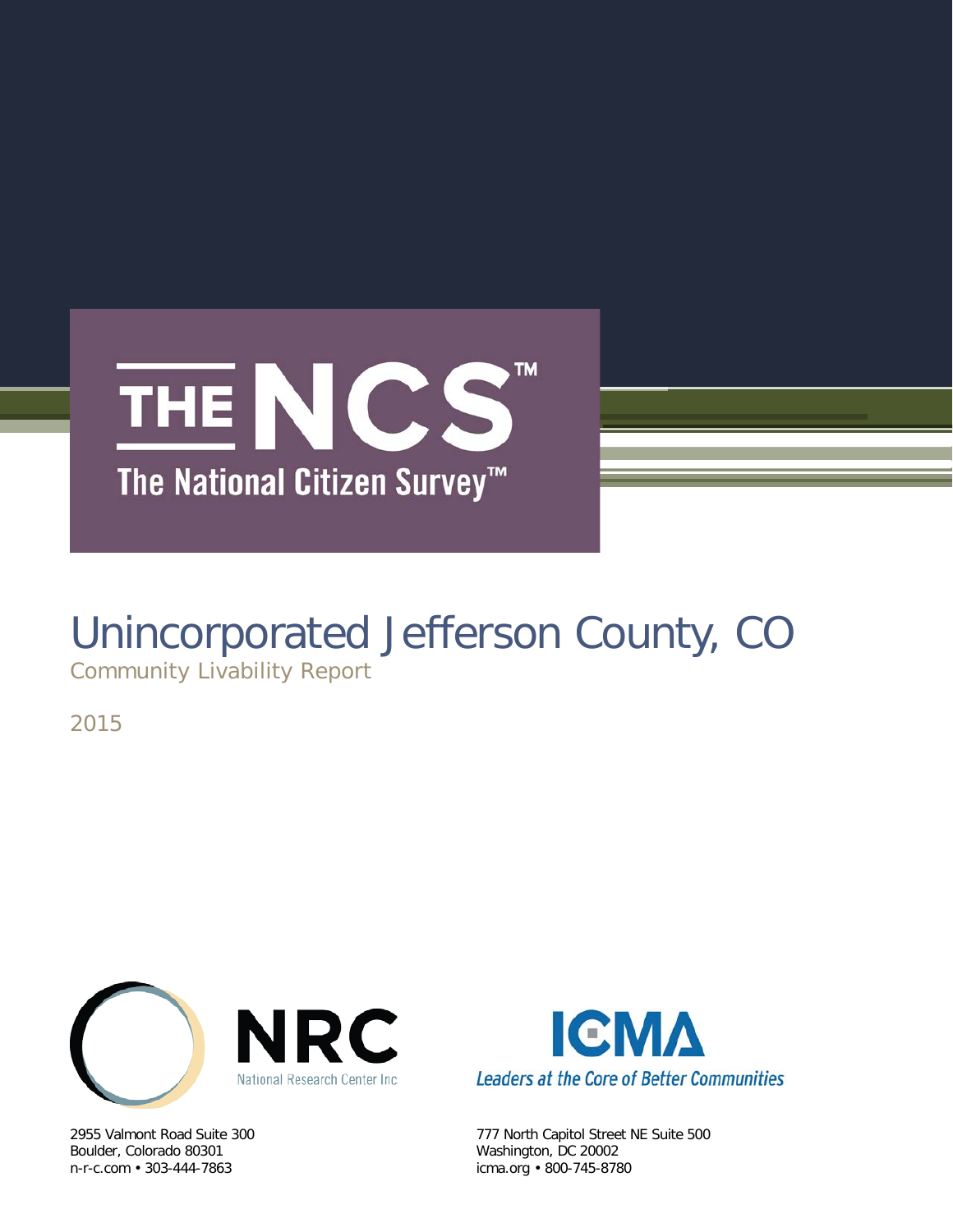# **Contents**

The National Citizen Survey™ © 2001-2015 National Research Center, Inc.

The NCS™ is presented by NRC in collaboration with ICMA.

NRC is a charter member of the AAPOR Transparency Initiative, providing clear disclosure of our sound and ethical survey research practices.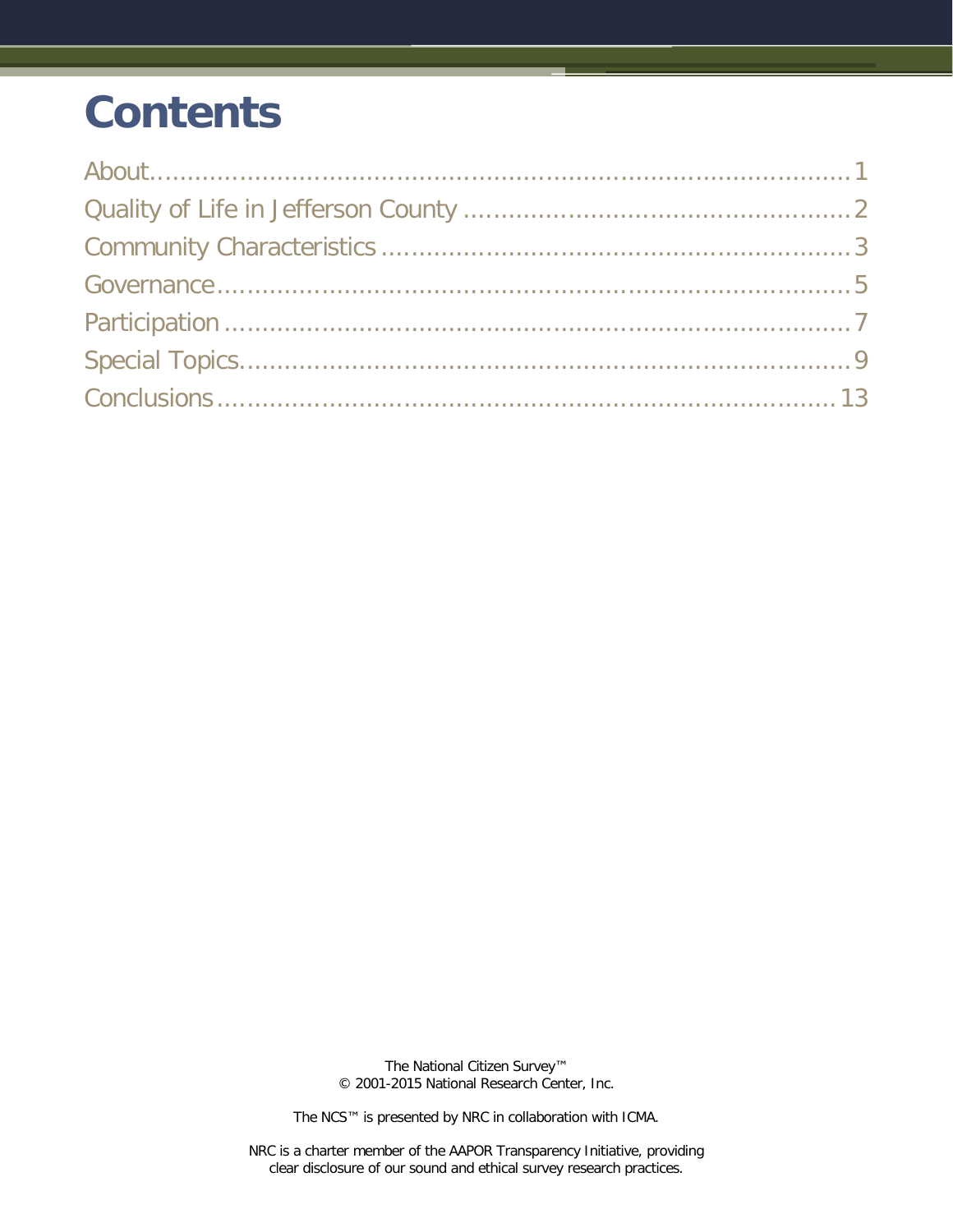### <span id="page-2-0"></span>**About**

The National Citizen Survey™ (The NCS) report is about the "livability" of Jefferson County. The phrase "livable community" is used here to evoke a place that is not simply habitable, but that is desirable. It is not only where people do live, but where they want to live.

Great communities are partnerships of the government, private sector, community-based organizations and residents, all geographically connected. The NCS captures residents' opinions within the three pillars of a community (Community Characteristics, Governance and Participation) across eight central facets of community (Safety, Mobility, Natural Environment, Built Environment, Economy, Recreation and Wellness, Education and Enrichment and Community Engagement).

The Community Livability Report provides the opinions of a representative sample of 892 residents of unincorporated Jefferson County. The margin of error around any reported percentage is 3% for the entire sample. The full description of methods used to garner these opinions can be found in the *Technical Appendices* provided under separate cover.

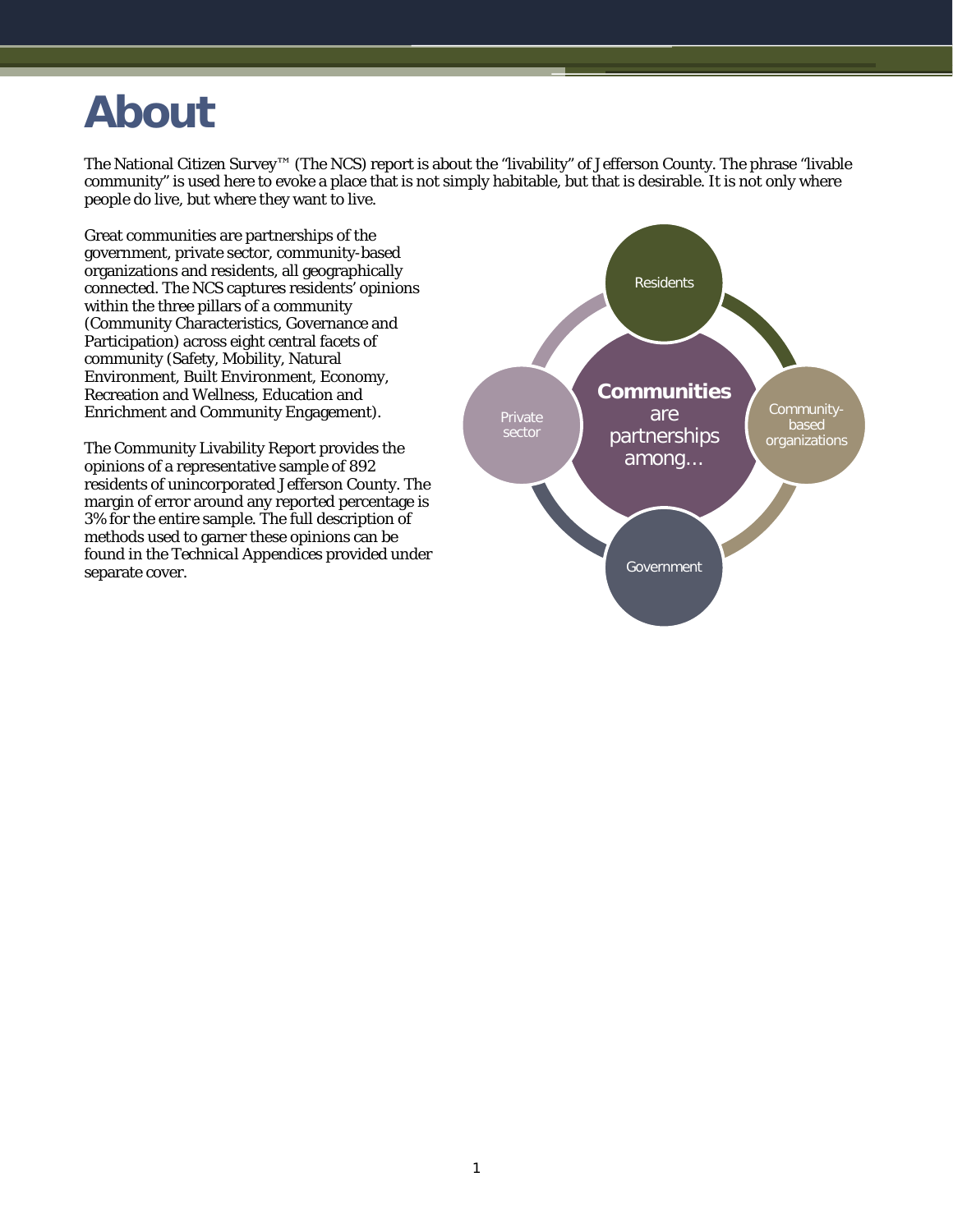# <span id="page-3-0"></span>**Quality of Life in Jefferson County**

Almost all residents rated the quality of life in Jefferson County as excellent or good. This was similar to ratings given in other communities across the nation and higher than ratings given in peer communities with populations 300,000-1,000,000 (see Appendix B of the *Technical Appendices* provided under separate cover).

Shown below are the eight facets of community. The color of each community facet summarizes how residents rated it across the three sections of the survey that represent the pillars of a community – Community Characteristics, Governance and Participation. When most ratings across the three pillars were higher than the benchmark, the color for that facet is the darkest shade; when most ratings were lower



than the benchmark, the color is the lightest shade. A mix of ratings (higher and lower than the benchmark) results in a color between the extremes.

In addition to a summary of ratings, the image below includes one or more stars to indicate which community facets were the most important focus areas for the community. Residents identified Safety and Economy as priorities for the Jefferson County community in the coming two years. It is noteworthy that unincorporated Jefferson County residents gave favorable ratings to both of these facets of community. Ratings for all other facets of Community Livability were also positive and similar to other communities. This overview of the key aspects of community quality provides a quick summary of where residents see exceptionally strong performance and where performance offers the greatest opportunity for improvement. Linking quality to importance offers community members and leaders a view into the characteristics of the community that matter most and that seem to be working best.

Details that support these findings are contained in the remainder of this Livability Report, starting with the ratings for Community Characteristics, Governance and Participation and ending with results for Jefferson County's unique questions.

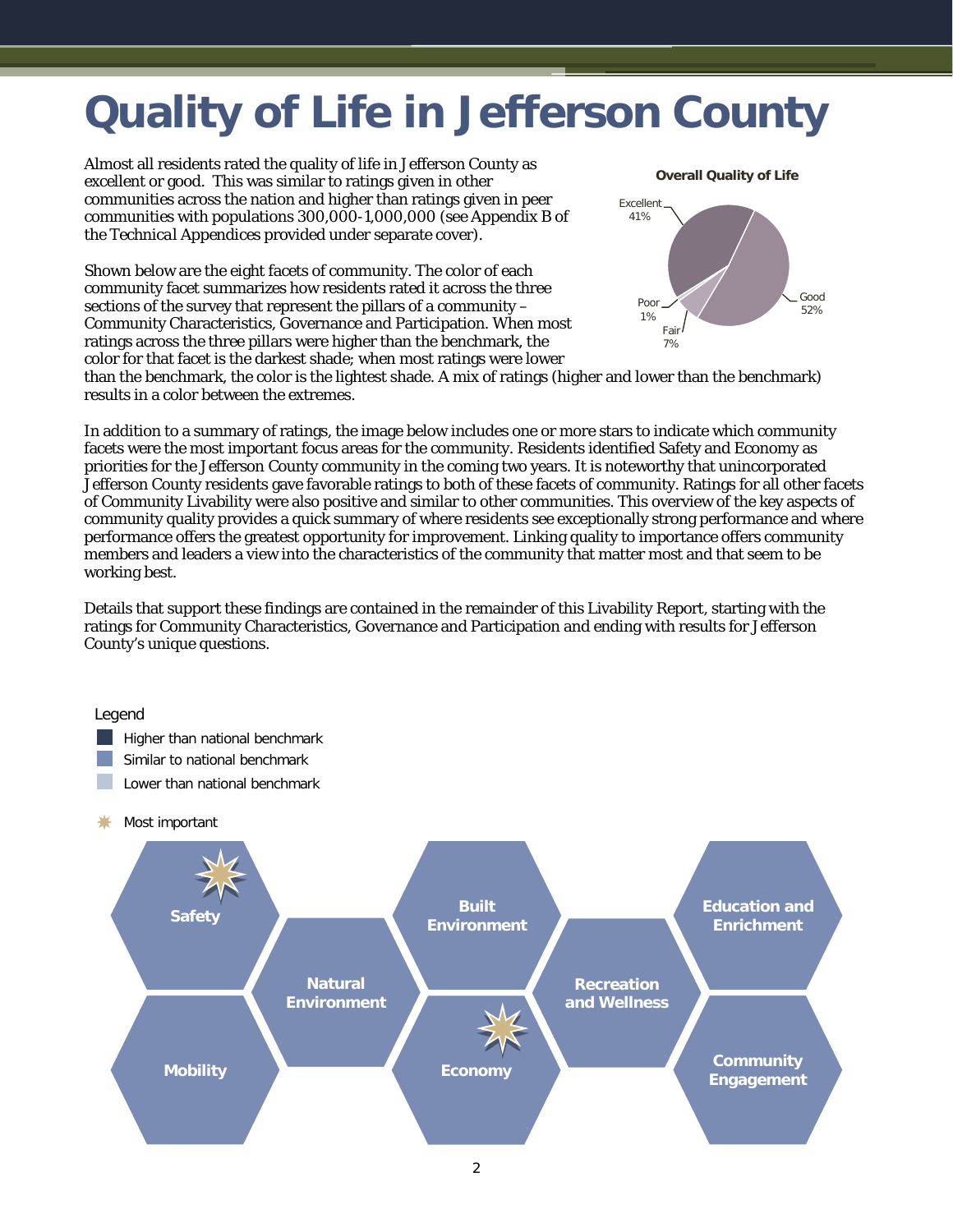# <span id="page-4-0"></span>**Community Characteristics**

### What makes a community livable, attractive and a place where people want to be?

Overall quality of community life represents the natural ambience, services and amenities that make for an attractive community. How residents rate their overall quality of life is an indicator of the overall health of a community. In the case of Jefferson County, 94% rated the County as an excellent or good place to live. Respondents' ratings of Jefferson County as a place to live were similar to ratings in other communities across the nation and higher than ratings in peer communities.

In addition to rating the County as a place to live, respondents rated several aspects of community quality including Jefferson County as a place to raise children and to retire, their neighborhood as a place to live, the overall image or reputation of Jefferson County and its overall appearance. At least 8 in 10 respondents rated their neighborhood as a place to live, Jefferson County as a place to raise children and the overall appearance of Jefferson County as excellent or good, and at least 7 in 10 positively rated Jefferson County as a place to retire and the overall image of the County. These ratings were generally similar to the national benchmark and higher than the peer communities benchmark.

Delving deeper into Community Characteristics, survey respondents rated over 40 features of the community within the eight facets of Community Livability. Most residents gave positive ratings to all aspects of Safety, and at least a majority positively rated all aspects of Mobility and Community Engagement; all aspects within these facets received ratings similar to ratings given in other communities across the nation. In Natural Environment, all aspects were favorably rated by about 8 in 10 respondents or more, and the quality of the overall natural environment received ratings higher than the national benchmark. Ratings were generally also strong within the facet of Economy: at least 7 in 10 residents gave positive ratings to the overall economic health of Jefferson County, the overall quality of business and service establishments, Jefferson County as a place to work and as a place to visit. All aspects of Economy were rated similar to the national benchmark except employment opportunities and Jefferson County as a place to visit, which were both rated higher than the national benchmark.



Ratings were more varied within Built Environment. About 7 in 10 residents gave positive ratings to the overall built environment and to public places where people want to spend time, and about half favorably rated the overall quality of new development and the variety of housing options. About one-quarter of respondents gave positive ratings to the availability of affordable quality housing, which was the only aspect of Community Characteristics rated lower than the national benchmark.

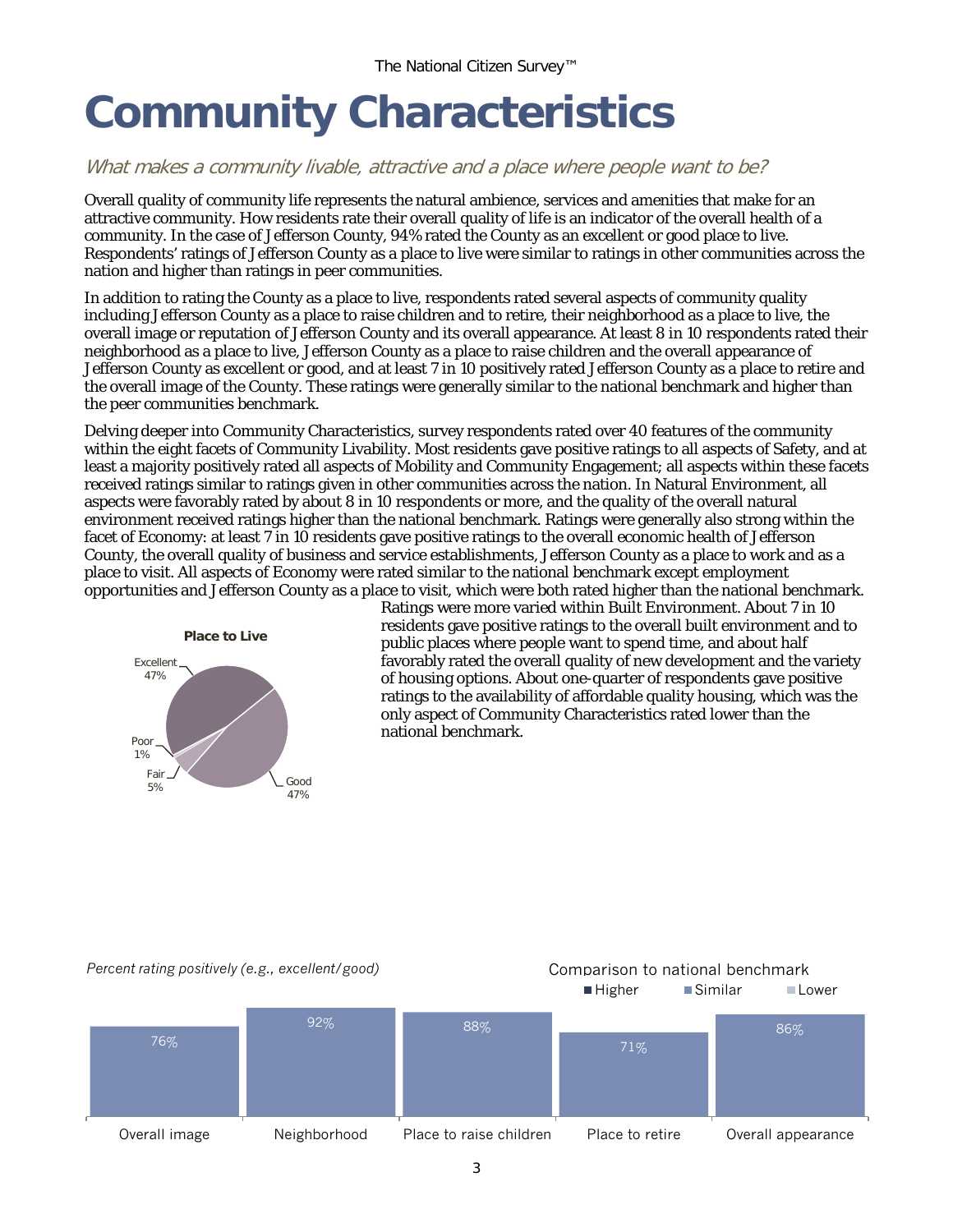#### The National Citizen Survey™

Figure 1: Aspects of Community Characteristics

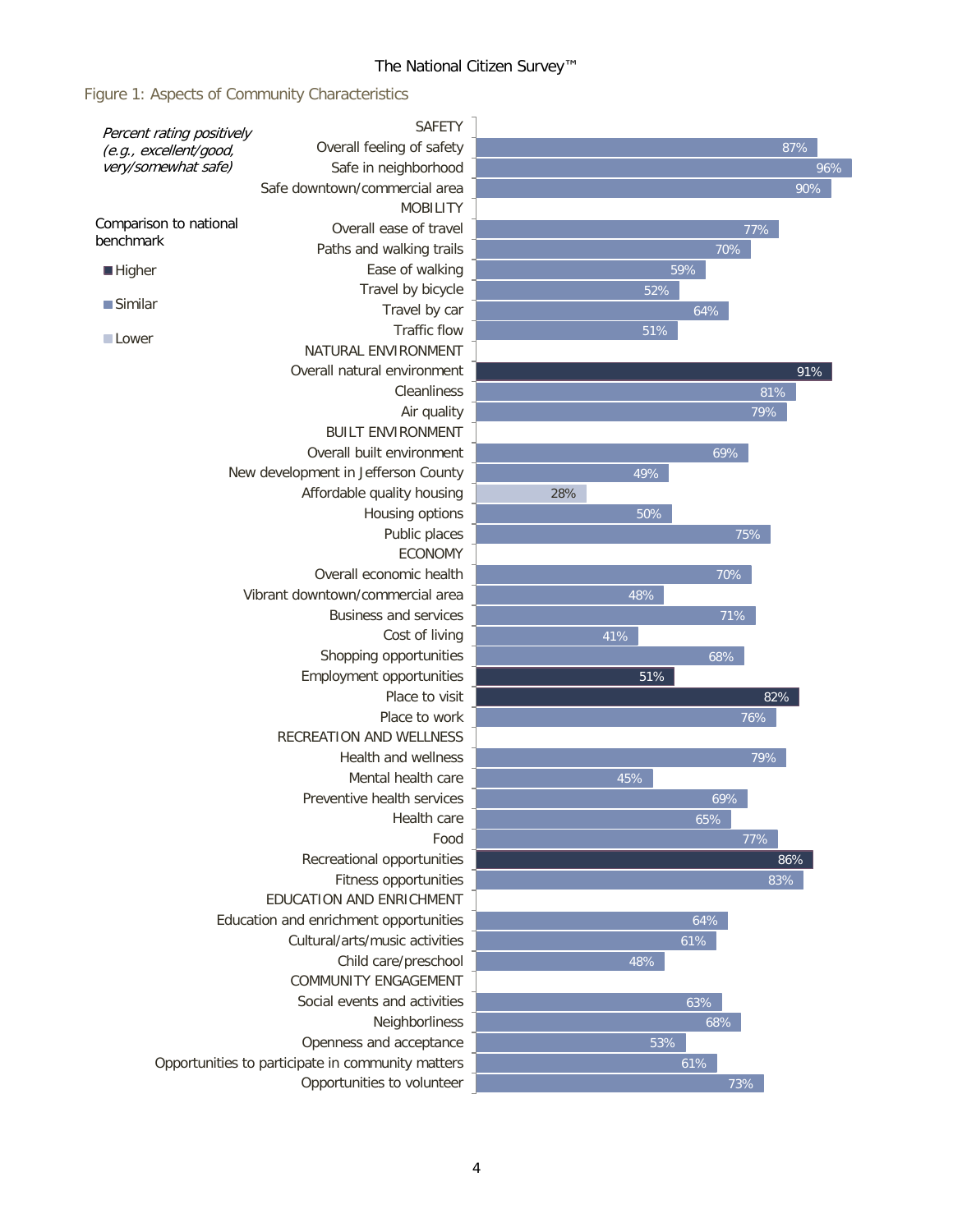### <span id="page-6-0"></span>**Governance**

### How well does the government of Jefferson County meet the needs and expectations of its residents?

The overall quality of the services provided by Jefferson County as well as the manner in which these services are provided are a key component of how residents rate their quality of life. About three-quarters of respondents gave positive ratings to the overall quality of services in Jefferson County and one-third positively rated the services provided by the Federal Government, which were similar to ratings given in other communities nationwide and higher than or similar to ratings given in peer communities with populations 300,000-1,000,000.

Survey respondents also rated various aspects of Jefferson County's leadership and governance. About threequarters of survey participants positively rated the overall customer services by Jefferson County employees, while around half gave favorable ratings to the value of services for taxes paid, the overall direction that Jefferson County is taking, the job County government does at welcoming citizen involvement, generally acting in the best interest of the community and treating all residents fairly, all of which were rated similar to the national benchmark.

Respondents evaluated over 30 individual services and amenities available in Jefferson County. Within the facet of Safety, about 8 in 10 or more respondents favorably rated police, fire, fire prevention and ambulance/EMS services, while at least 6 in 10 gave positive ratings to crime prevention, animal control and emergency preparedness; all of these were rated similar to the national benchmark. At least two-thirds of residents gave



positive ratings to all aspects of Natural Environment, Recreation and Wellness and Education and Enrichment, and all aspects within these facets received ratings similar to the national benchmark except natural areas preservation, open space and recreation centers, which were rated higher than the national benchmark. Aspects of Built Environment and Economy were rated favorably by about half of respondents or more and were similar to the national benchmark. Within the facet of Mobility, traffic enforcement and snow removal were given positive ratings by about 6 in 10 residents, while street cleaning, sidewalk maintenance and traffic signal timing received positive ratings from about half of respondents. Street repair, with a positive rating of 24%, was the only aspect of Governance to receive a rating lower than the national benchmark.

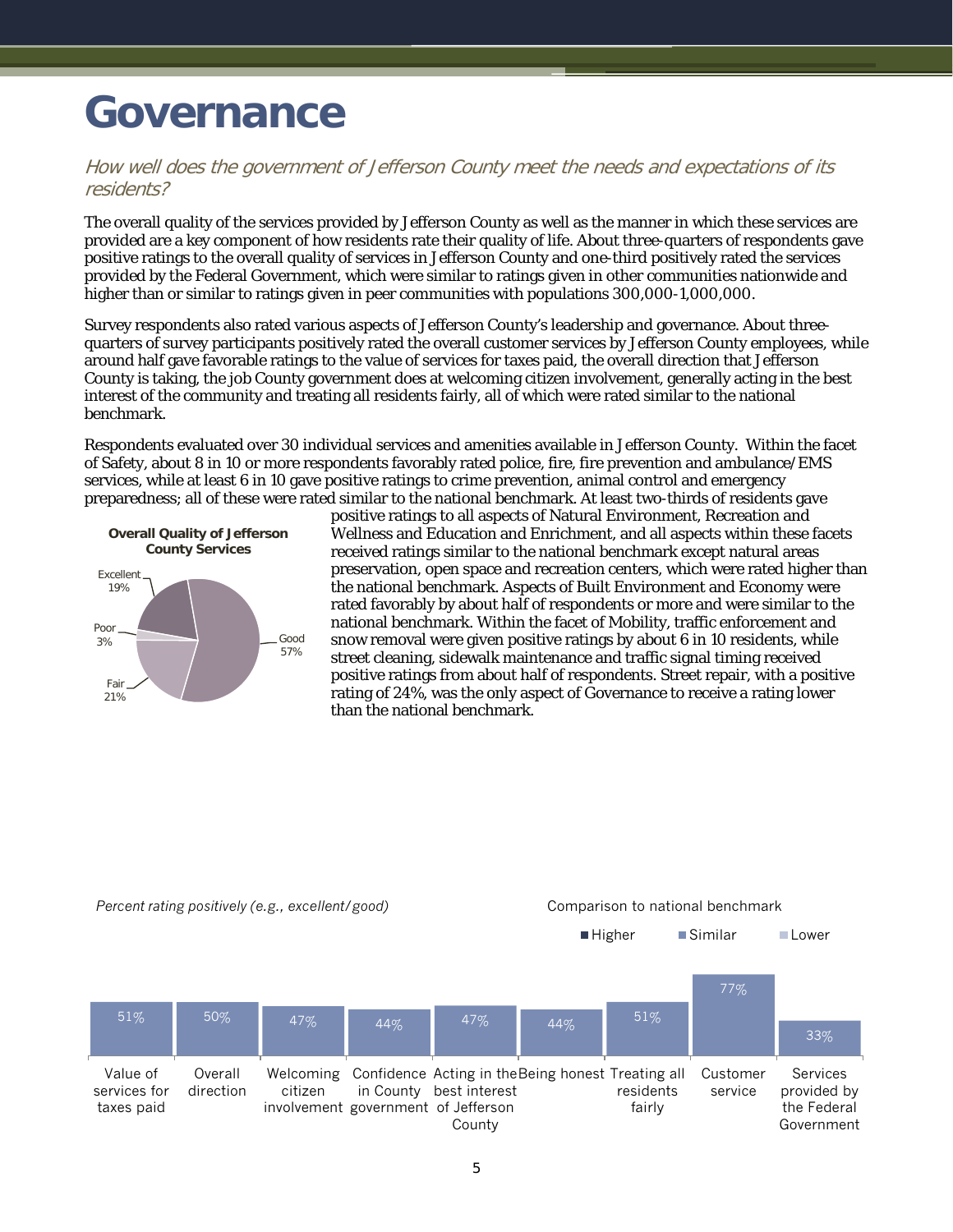

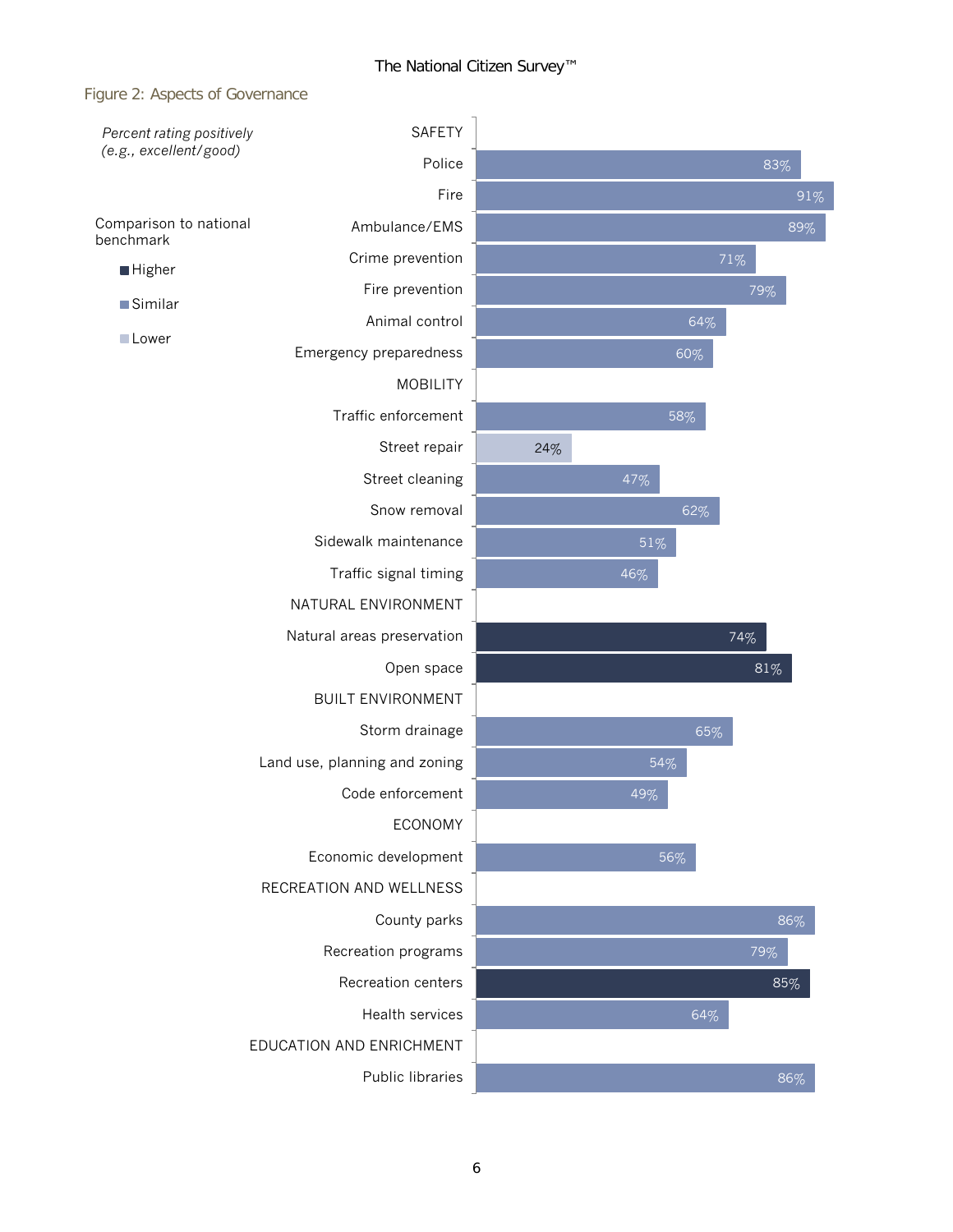# <span id="page-8-0"></span>**Participation**

### Are the residents of Jefferson County connected to the community and each other?

An engaged community harnesses its most valuable resource, its residents. The connections and trust among residents, government, businesses and other organizations help to create a sense of community; a shared sense of membership, belonging and history. About 6 in 10 residents gave positive ratings to the sense of community in Jefferson County, which was similar to ratings given in communities nationwide and in peer communities with similar populations. Almost all residents would recommend Jefferson County to others and plan to remain in Jefferson County for the next five years, and about half had contacted Jefferson County employees in the past year.

The survey included over 30 activities and behaviors for which respondents indicated how often they participated in or performed each, if at all. Generally, rates of participation in Jefferson County were similar to or higher than rates in other communities across the nation and in peer communities. In Safety, more than 9 in 10 residents reported not being the victim of a crime and more than 8 in 10 did not report a crime; in Natural Environment, at least 8 in 10 respondents had conserved water, made their home more energy efficient, or recycled at home. Virtually all residents had purchased goods or services in Jefferson County and about 4 in 10 worked in Jefferson County. In the facet of Recreation and Wellness, about 7 in 10 residents had used Jefferson County recreation centers and almost all residents had visited a neighborhood park or a County open space park, both of which were rated higher than the national benchmark. Rates of Participation varied most widely in the facet of Community Engagement: nearly all residents had talked to or visited with neighbors and more than 8 in 10 had read or



watched local news. More than 9 in 10 had done a favor for a neighbor or voted in local elections, both of which were higher rates of participation than seen in other communities nationwide. About 4 in 10 respondents had volunteered in the 12 months prior to the survey and about 3 in 10 had participated in a club or watched a local public meeting. About a quarter of residents had campaigned for an issue, cause or candidate or attended a local public meeting, and 15% had contacted Jefferson County public officials. All aspects of Participation were rated similar to or higher than the national benchmark comparison.

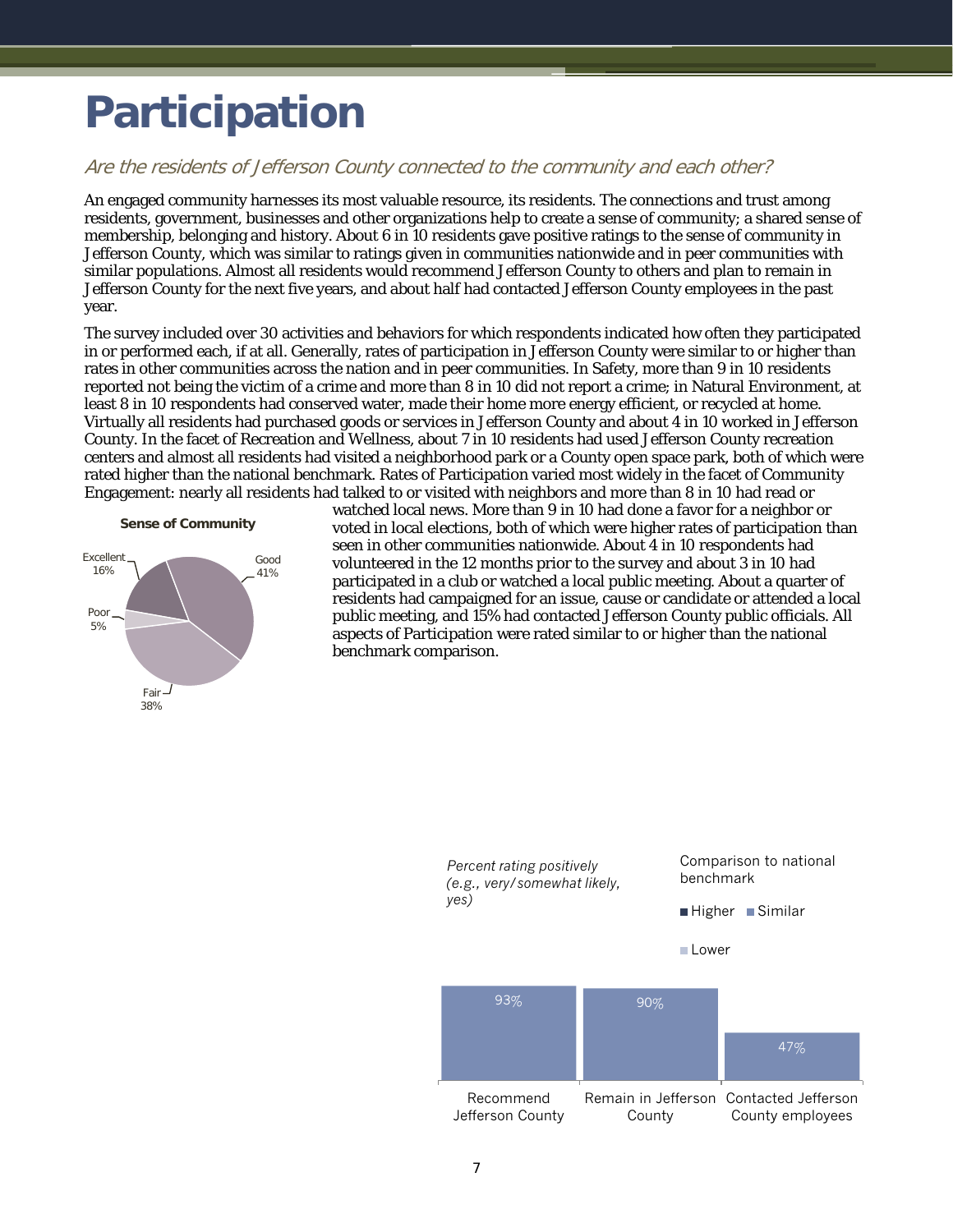### Figure 3: Aspects of Participation

| Percent rating positively<br>(e.g., yes, more than    | <b>SAFETY</b><br>Stocked supplies for an emergency      |     |     |        |
|-------------------------------------------------------|---------------------------------------------------------|-----|-----|--------|
| once a month,<br>always/sometimes)                    |                                                         | 36% |     |        |
|                                                       | Did NOT report a crime<br>Was NOT the victim of a crime |     |     | 84%    |
| Comparison to national                                | <b>MOBILITY</b>                                         |     |     | 93%    |
| benchmark                                             |                                                         |     |     |        |
| <b>Higher</b>                                         | Used public transportation instead of driving           |     | 50% |        |
| <b>Similar</b>                                        | Carpooled instead of driving alone                      | 43% |     |        |
|                                                       | Walked or biked instead of driving                      |     | 54% |        |
| <b>Lower</b>                                          | NATURAL ENVIRONMENT                                     |     |     |        |
|                                                       | Conserved water                                         |     |     | 92%    |
|                                                       | Made home more energy efficient                         |     |     | 82%    |
|                                                       | Recycled at home                                        |     |     | 82%    |
|                                                       | <b>BUILT ENVIRONMENT</b>                                |     |     |        |
|                                                       | Did NOT observe a code violation                        |     | 56% |        |
|                                                       | NOT under housing cost stress                           |     | 71% |        |
|                                                       | <b>ECONOMY</b>                                          |     |     |        |
| Purchased goods or services in Jefferson County       |                                                         |     |     | $99\%$ |
|                                                       | Economy will have positive impact on income             | 23% |     |        |
|                                                       | Work in Jefferson County                                | 43% |     |        |
|                                                       | RECREATION AND WELLNESS                                 |     |     |        |
|                                                       | Used Jefferson County recreation centers                |     | 69% |        |
| Visited a neighborhood park or County open space park |                                                         |     |     | 95%    |
|                                                       | Ate 5 portions of fruits and vegetables                 |     |     | 87%    |
|                                                       | Participated in moderate or vigorous physical activity  |     |     | 91%    |
|                                                       | In very good to excellent health                        |     | 71% |        |
|                                                       | EDUCATION AND ENRICHMENT                                |     |     |        |
|                                                       | Used Jefferson County public libraries                  |     | 73% |        |
|                                                       | COMMUNITY ENGAGEMENT                                    |     |     |        |
|                                                       | Campaigned for an issue, cause or candidate             | 26% |     |        |
|                                                       | Contacted Jefferson County elected officials            | 15% |     |        |
|                                                       | Volunteered                                             | 42% |     |        |
|                                                       | Participated in a club                                  | 30% |     |        |
|                                                       | Talked to or visited with neighbors                     |     |     | 98%    |
|                                                       | Done a favor for a neighbor                             |     |     | 92%    |
|                                                       | Attended a local public meeting                         | 26% |     |        |
|                                                       | Watched a local public meeting                          | 29% |     |        |
|                                                       | Read or watched local news                              |     |     | 86%    |
|                                                       | Voted in local elections                                |     |     | 95%    |

8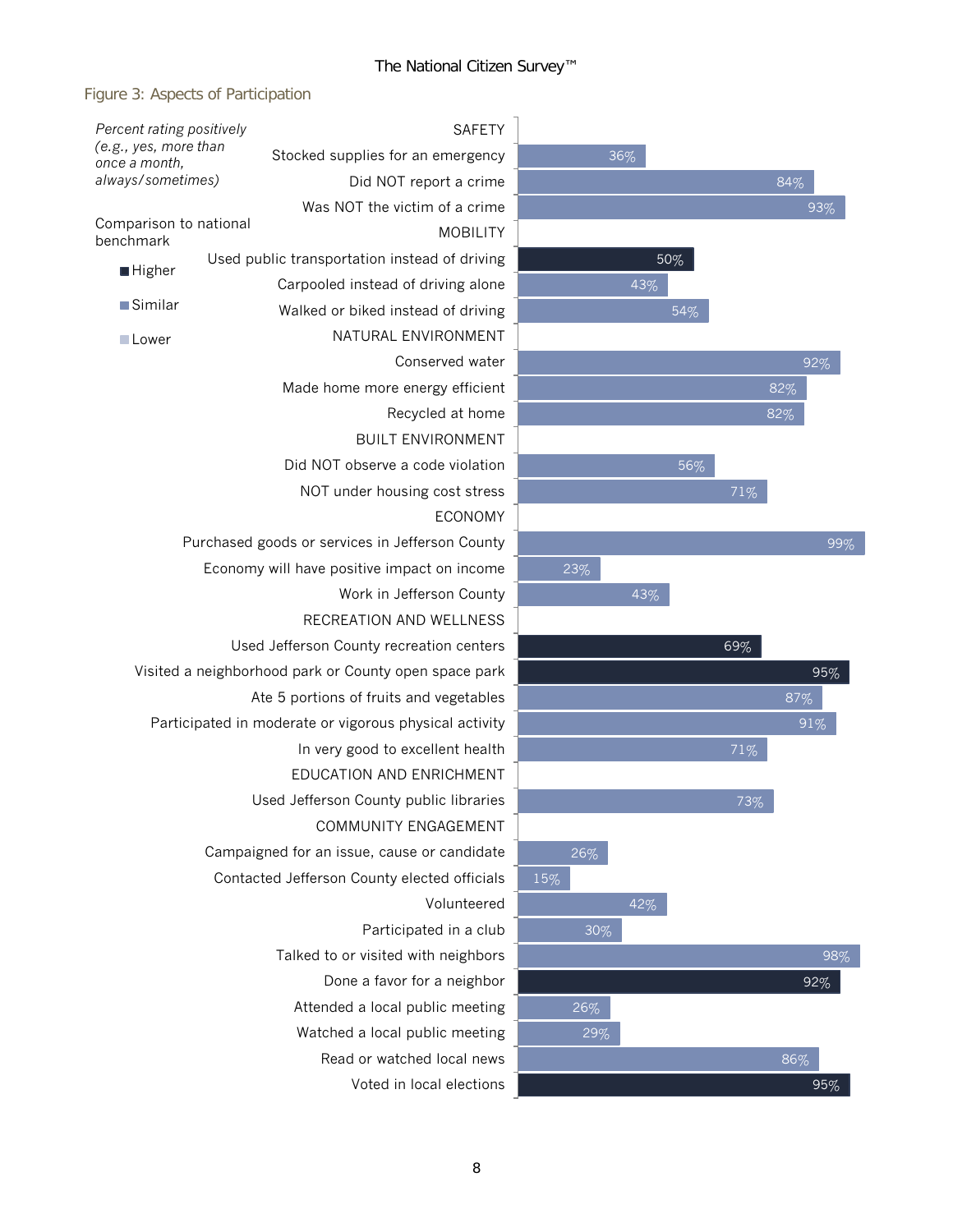# <span id="page-10-0"></span>**Special Topics**

Jefferson County included five questions of special interest on The NCS. The first question asked residents to rate their level of support for reducing different services in the event of reduced revenues. About two-thirds of residents supported reducing County office hours, and about 4 in 10 supported reducing library services or building or improving new or existing roads. Only about one-quarter of residents supported reducing road maintenance and snowplowing or law enforcement services.

#### Figure 4: Support for Service Reductions

If the County had to reduce spending due to reduced revenues, to what extent would you support or oppose service reductions in each of the following areas?



The next question on the survey asked residents to indicate their level of support for increasing property taxes to improve law enforcement services. Slightly more than half reported that they strongly or somewhat supported a property tax increase, while slightly less than half reported opposing an increase. It is important to note that while 11% strongly supported an increase, nearly 3 in 10 residents strongly opposed an increase.

Figure 5: Support for Property Tax Increase for Law Enforcement

To what extent would you support or oppose a property tax increase to enhance law enforcement services (e.g., responses to calls for assistance, substation construction, new equipment) in unincorporated Jefferson County?

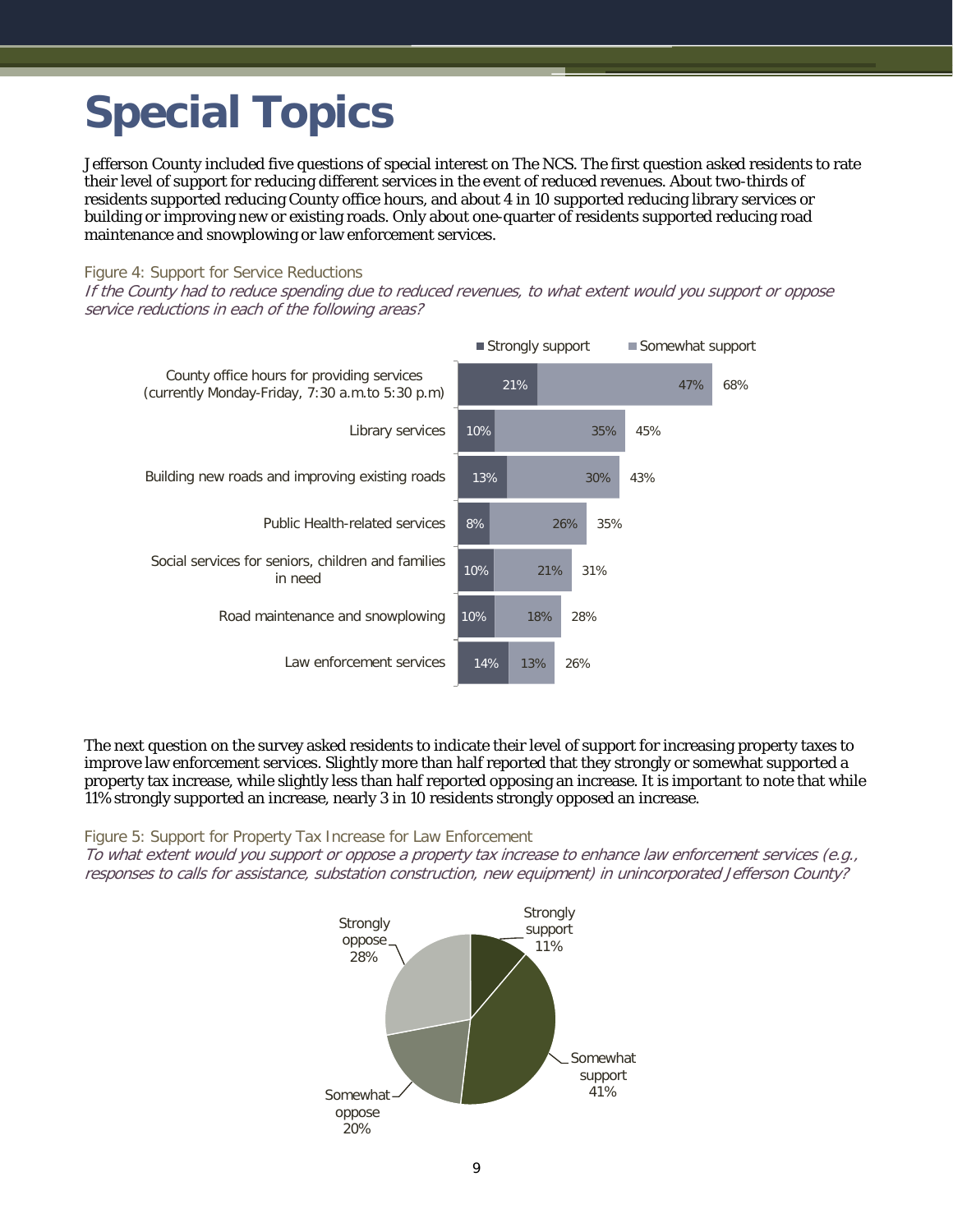The third question on the survey asked residents to indicate their preference for County actions to refund excess taxes. Nearly 7 in 10 respondents supported receiving a tax bill credit for the following year. Six in 10 residents indicated that they wanted the County to mail checks to property owners or to reduce the County mill levy for one year, and slightly fewer supported the County asking voters through a ballot issue if the funds could be kept for County services.

#### Figure 6: Uses for Excess Taxes

Jefferson County may see an increase in tax revenue in 2016 as a result of the increasing value of residential properties. If the increased tax revenue exceeds the level that is allowed in Colorado with the TABOR amendment to the State Constitution (which limits government spending), the County needs to refund the excess taxes. To what extent do you support or oppose each of the following County actions:

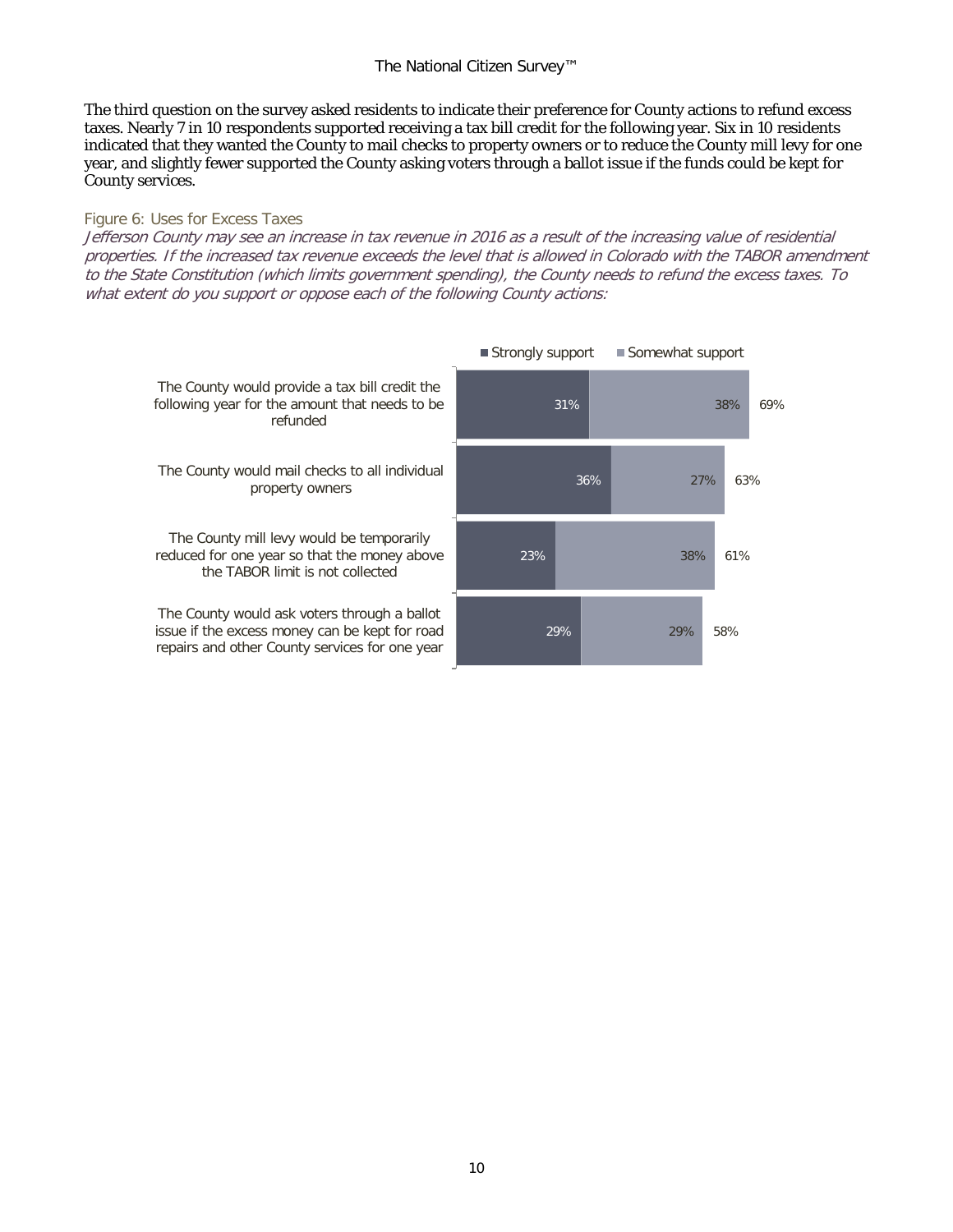The next question on the survey asked residents to indicate how often they accessed County information using specific methods. More than 8 in 10 residents watched local news on TV or used any kind of social media at least once a month, and about 4 in 10 used these methods daily. About 7 in 10 read a local weekly or daily newspaper or viewed Facebook posts by friends and family at least once a month; about 2 in 10 residents performed these tasks daily. While more than half of residents used the Jefferson County website at least once a month, less than 1 in 10 viewed Jefferson County's Facebook posts or Twitter feed at least once a month.

#### Figure 7: Accessing County Information

In a typical month, about how many times, if ever, do you do the following?

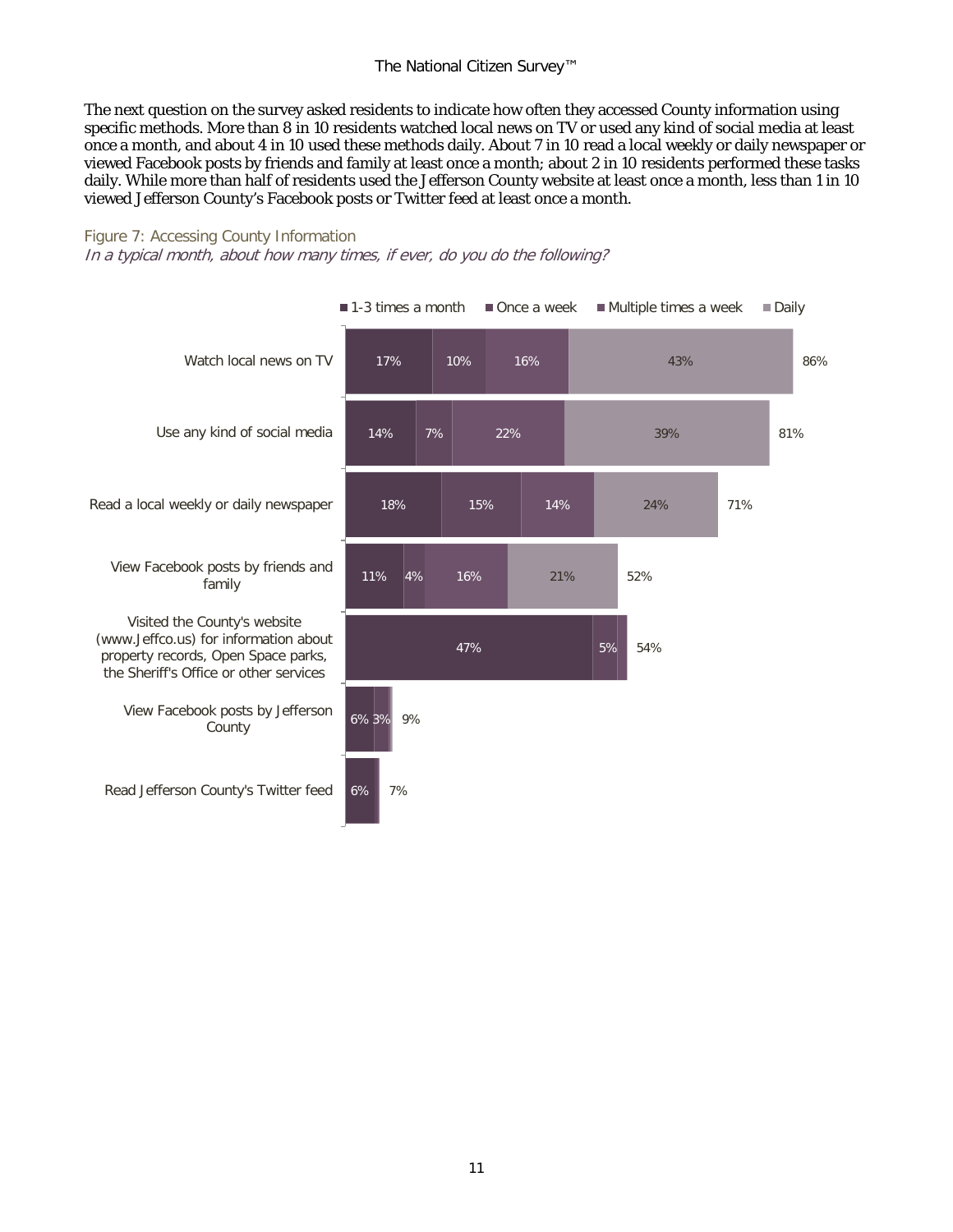#### The National Citizen Survey™

The final special-interest question on the survey asked respondents to indicate their level of preference for different methods of contacting the County. About 8 in 10 residents preferred to contact the County via telephone or email, whereas three-quarters preferred the County website and two-thirds preferred contacting the County in person. Only 4 in 10 respondents preferred a smartphone app for contacting the County.

#### Figure 8: Preferences for Contacting the County

Please indicate your level of preference for each of the following methods for contacting the County for services or information.